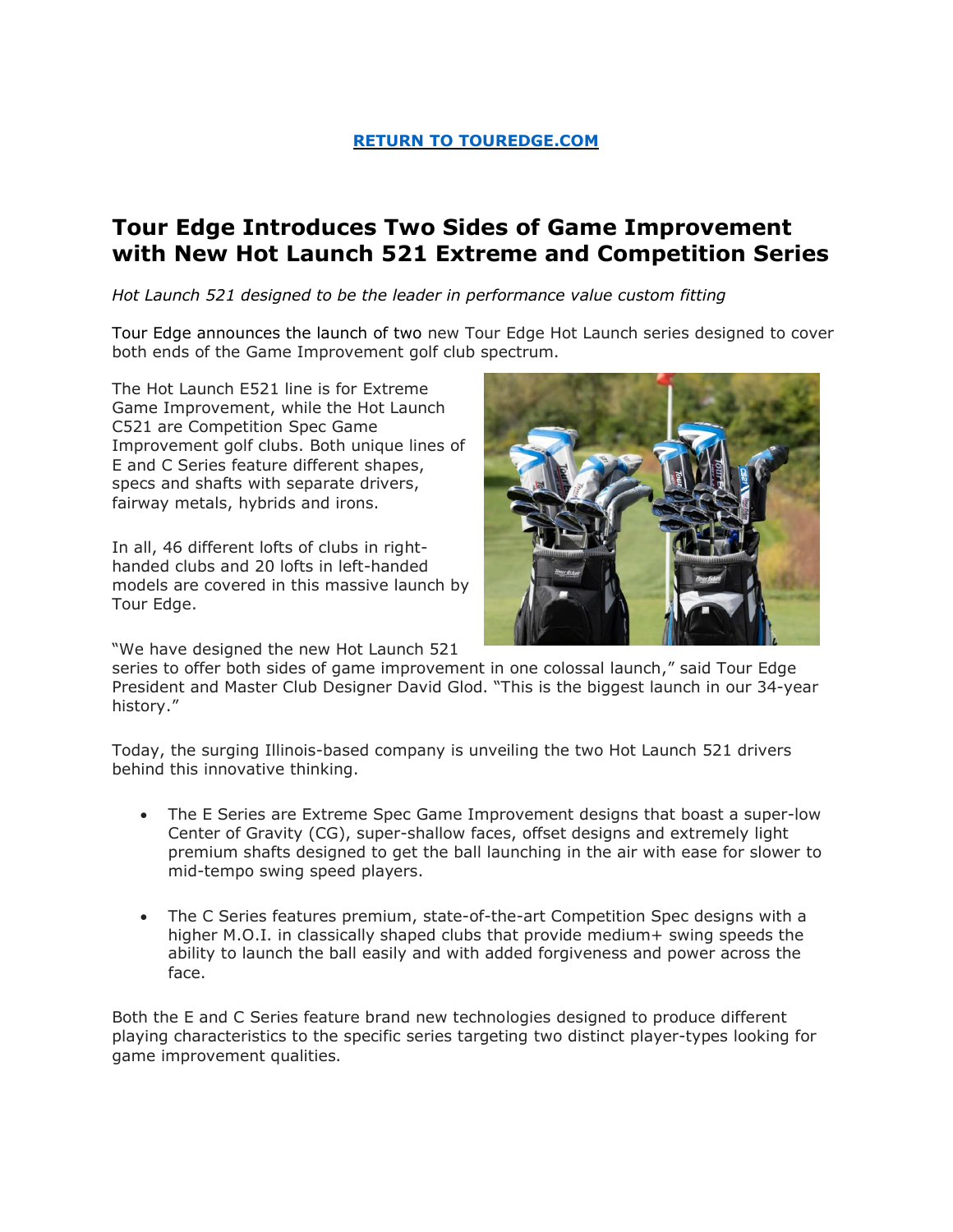"What we've found is that the Game Improvement market falls into two distinct categories," said Glod. "One side for players who want extreme ease of use and launch to the maximum degree and those who want the benefits of game improvement clubs, but with classic head shapes."

Both new series of Hot Launch feature a brand-new look with a sleek, all-black PVD finish. On October 8<sup>th</sup>, Tour Edge will unveil the Hot Launch E521 and C521 fairway metals and hybrids, followed by the Hot Launch E521 and C521 hybrids, irons and wedges unveiling on October 13<sup>th</sup>.

The new premium Hot Launch 521 series will be available globally on November 1, 2020. **Hot Launch E521 (Extreme Spec)**

You've heard of Super Game Improvement. With the launch of the new Tour Edge Hot Launch E Series, welcome to the era of Extreme Game Improvement golf clubs.

The Hot Launch E Series features high M.O.I. Extreme Game Improvement designs with a major emphasis on ease of launch, playability and correcting off-center hits and slices to go straighter.

Hot Launch E521 is all about ease of use. These all new shapes bring extreme M.O.I. to higher-lofted, shallow-faced, offset metalwoods; something not seen before in the industry.



With the irons in the E Series, Tour Edge is offering their ultimate forgiveness hollow-body iron-wood sets, using a utility iron design as a full-blown iron set from 3-iron to Approach wedge.

"Hot Launch E521 were designed to be the easiest-to-hit golf clubs on the market," said Glod. "That is why we are calling these Extreme Game Improvement specs."

The Hot Launch E521 driver, fairway metal, hybrid and iron-woods will all be unveiled over the next week. The E Series will also include an Extreme Game Improvement wedge.

### **Hot Launch C521 (Competition Spec)**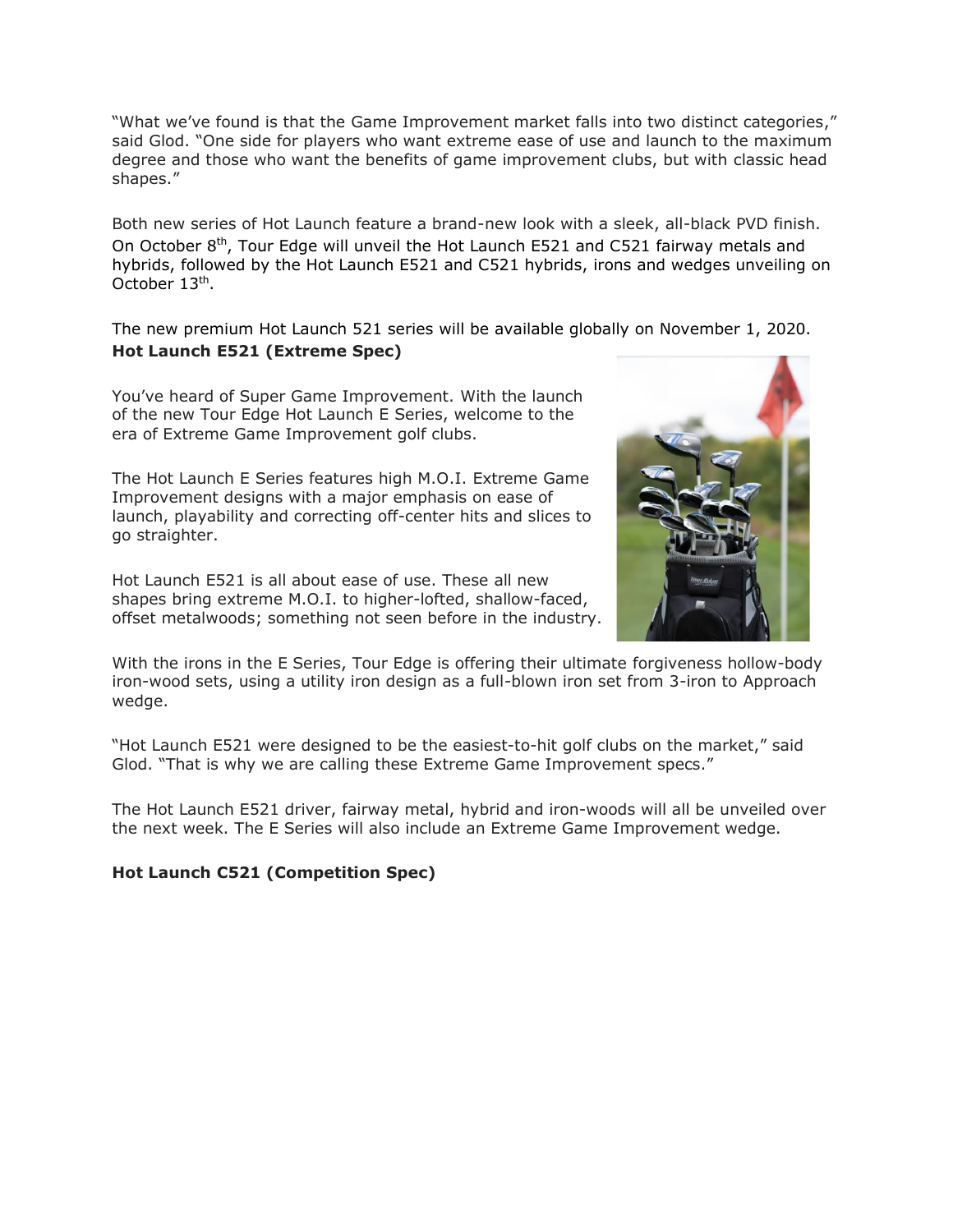The Hot Launch C Series offers competitive golfers looking for a leg up Game Improvement clubs designed for their player preferences.

The Hot Launch C521 models feature modern-classic style designs in the metalwoods and forgiving, extreme distance irons for medium+ swing speeds to attain maximum ball speed and increased forgiveness. These Competition Spec models were designed to suit the eye at address and to provide enhanced acoustic properties that provide ultrapremium sound and feel.



the benefits of extreme ease of use and high Moment of Inertia properties that will tighten dispersion and increase overall accuracy.

The C Series side of this Hot Launch release focuses on promoting maximum possible ball speed with premium lightweight shafts to provide the best pound for pound Competition Spec Game Improvement clubs in the industry.

"These are high-tech performance clubs in a classic design, but with all the forgiveness and power attributes you need to start shooting lower scores," said Glod.

#### **Hot Launch Custom Fitting - Get Fit. Spend Less. Play Better***.*

Hot Launch 521 is designed to take advantage of the emerging growth segment of customization within the equipment market.

Until the launch of Hot Launch by Tour Edge, the value segment of this market had been largely under-serviced.

With their award-winning Hot Launch line, Tour Edge has proven that the latent demand clearly exists for high-quality, value-priced, custom-fit golf clubs.

"With these two new series of Hot Launch, every player can get fit into exact right club for their swing and for their eye. This is a real game changer for custom fitting," said Glod.

Hot Launch has changed the custom fitting landscape by bringing custom fitted value to the marketplace attached to their unprecedented 48-hour guaranteed delivery on custom fit orders.

"We see these two series as being the best value available in the custom fitting market and that's exactly why we created our 48-hour custom fitting delivery guarantee," said Glod. "We want to open up the flood gates to custom fitting to golfers who are looking for the latest in innovation and extreme high performance at logical prices."

Tour Edge plans to have over 850 custom fitting centers across the country that will feature the mobile Hot Launch 521 custom fitting bag and participating in the 48-hour delivery program on custom fit orders. Custom fitting orders will arrive to any destination in the